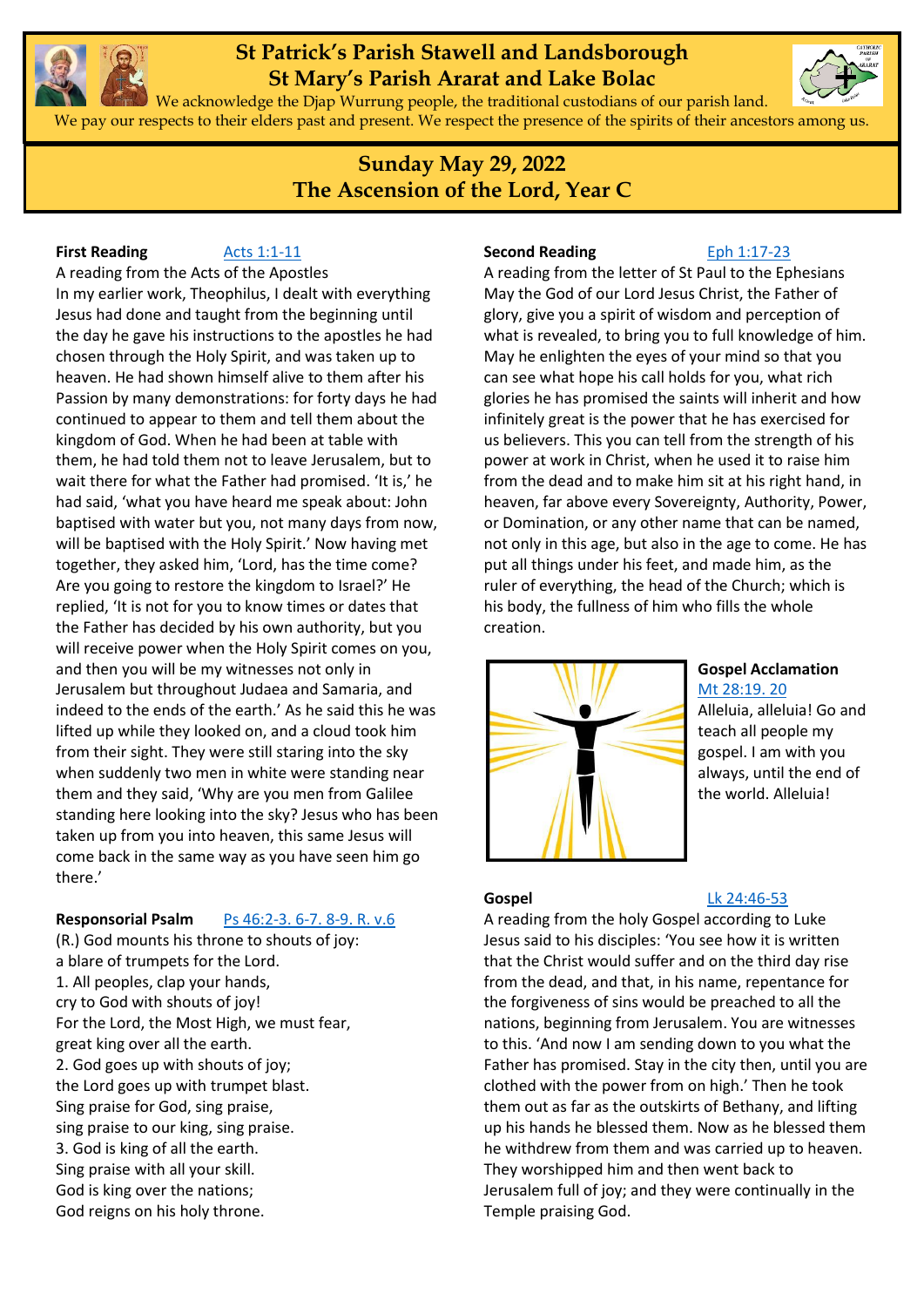# **Parish Information – Parishes of Stawell and Ararat**

**Phone** 03 5352 5460 Post Box **PO BOX 92, Ararat, VIC 3377** 

**Parish Priest** Fr. Andrew Hayes andrew.hayes@ballarat.catholic.org.au **Parish Bulletin Online** [www.ballarat.catholic.org.au](http://www.ballarat.catholic.org.au/) – follow link to parish **Secretary / Child Safe** Jill Croxford [ararat@ballarat.catholic.org.au](mailto:ararat@ballarat.catholic.org.au) **Parish Emails** [ararat@ballarat.catholic.org.au](mailto:ararat@ballarat.catholic.org.au) or [stawell@ballarat.catholic.org.au](mailto:stawell@ballarat.catholic.org.au) **Parish Office** 304a Barkly St Ararat. Open Thursdays and Fridays 9am – 3pm

| Ararat       | Sunday 8.30am                                                            | June 5  |
|--------------|--------------------------------------------------------------------------|---------|
| Stawell      | Sunday 10.30am                                                           | Pentec  |
| Lake Bolac   | 1 <sup>st</sup> 3 <sup>rd</sup> 5 <sup>th</sup> Sundays 6.30pm Vigil Sat | Acts 2: |
| Landsborough | 2 <sup>nd</sup> 4 <sup>th</sup> Sundays 6pm Vigil Sat                    |         |
| Glenthompson | (Hamilton Parish) 2 <sup>nd</sup> 4 <sup>th</sup> Sundays 8.30am         |         |

#### **Weekday Masses (usual schedule)** Masses (usual schedule) Aged Care Roster

**Tuesday:** 10am Stawell (Check bulletin for occasional changes) 1 **Wednesday: Aged Care Thursday: 3.30pm Hopkins Friday:** 11am Ararat (Check bulletin for occasional changes) 4

**Mass Times Construction Construction Construction Construction Construction Construction Construction Construction Construction Construction Construction Construction Construction Construction Construction Construction** Pentecost Sunday Year C [Acts 2:1-11/](https://www.liturgyhelp.com/ritual/lectionary/LectionaryList%7Cact#act002)[/1 Cor 12:3-7, 12-13](https://www.liturgyhelp.com/ritual/lectionary/LectionaryList%7Cco1#co1012) //Jn 20:19-23

 $1<sup>st</sup>$  Wednesday 11.15am Eventide 2<sup>nd</sup> Wednesday 11am Lowe St 3rd Wednesday 10.30am Garden View 4<sup>th</sup> Wednesday 10am ARV

**Recent Deaths:** Bill Cahill, Damien Browne

#### **Anniversaries Stawell**

Julia Aubrey 1952, Hilda Cross 1989, David O'Brien 1946, John McGee 1964, Ezekiel Dineen 2002, Effie Molan 1985, Charles Colvin 1986, Kathleen Freeland 1970, Sadie Krelle 2019

#### **Anniversaries Ararat**

Josip Curak, Bridget Thistlethwaite, Phillip Shields, Thomas Eastick, Jane Howlett, Fr Mick Grady, Frank Sertori, Sr. Anne Dunbar, Jack White, Dora Jones, John Studd, Cecily Thomas, Mary Overington, Greg Shea, John Hennessy, Bernard Guinan Eileen O'Halloran, Margaret Shalders, Concetta Cannata, Lyell Clark, Daniel Millington

| <b>Golden Gate Roster</b> | May 29 Teresa<br>June 5 Margaret // 12 Harry Anna // 19 Libby // 26 Jim Jan                                                                                                                         |
|---------------------------|-----------------------------------------------------------------------------------------------------------------------------------------------------------------------------------------------------|
| Lake Bolac Roster         | Sat May 28 Reader Helen Smith // Prayers of Faithful Judy Aldous // Cleaning Rosemary Liston<br>Sat June 4 Reader Michael Phillips // Prayers of Faithful Tricia Higgins // Cleaning Tricia Higgins |

#### **St Bernard's Catholic Church Ladies Auxiliary AGM**

Friday  $17<sup>th</sup>$  June at 10.30am at the church. General meeting to follow

### **Ministry Rosters in Ararat**

We will be reinstating the ministry rosters in Ararat in the coming weeks. Please add your names to the list in the foyer to be added to the rosters for readers, leaders and ministers of the Eucharist and cleaning.

### **Sacrament Meeting for Parents in Ararat**

Parents of children of sacrament age (Year 3 and above) are invited to a meeting at the parish office to begin this year's program for Confirmation and First Eucharist. The meeting will be offered twice on Wednesday June 1, at 3.15pm and again at 5.30pm.

### **Stawell Ecumenical Service**

There will be an ecumenical church service on Sunday 29<sup>th</sup> May at 5pm in the Stawell Baptist Church hall. The service will be led by visiting Pastors Rob and Lyn Bailey who will preach, minister and prophecy.

### **Novel coronavirus (COVID-19)**

Checking-in is no longer required. Face masks are no longer required in most indoor settings but they are still recommended. Carry a mask when leaving home. They are strongly recommended if you have any COVID-19 symptoms and are with people who may be vulnerable to COVID-19.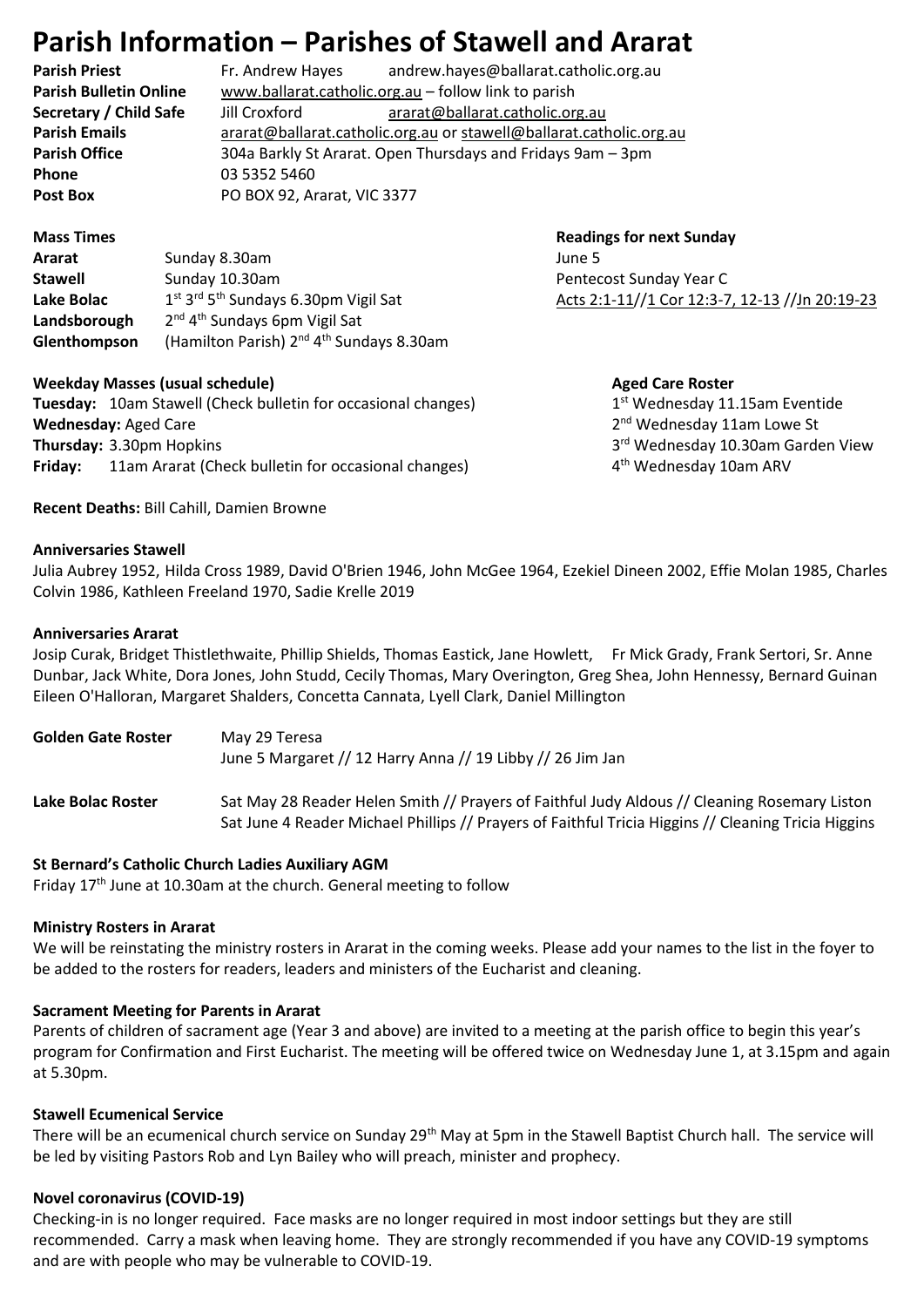**Change to Office Days -** Open Tuesday and Wednesday June 14/15 – Closed Thursday and Friday June 16/17

#### **Project Compassion**

Thankyou everyone for your generosity towards this annual Caritas appeal. Our combined parish total for 2022 is \$5941. **National Reconciliation Week: May 27 – June 3**

National Reconciliation Week (NRW) is a time for all Australians to learn about our shared histories, cultures, and achievements, and to explore how each of us can contribute to achieving reconciliation in Australia <https://www.reconciliation.org.au/our-work/national-reconciliation-week/>

#### **A Christian Prayer for Unity**

One only Holy Spirit of Father and Son in whom all are baptised, one giver of many gifts, one tree of many fruits one speaker of every tongue, renew in our day the wonders of Pentecost, grant that people of every race and nation may understand one another, and as one, proclaim the praises of God. Grant that all may be one as you, Spirit, with the Father and the Son are one God, one Lord. Grant unity to the Body of Christ; grant unity to the human family. Sole breath of every living thing, may all be one who, in you, live and move and have their being. - Carl K. Moeddel, From Jesuit Resources

#### **Mary MacKillop Heritage Centre Open Day**

Acknowledging the Feast of the Sacred Heart: Sat, June 18, 2022 at 362 Albert St, East Melbourne from 10.00am – 4.00pm · Mary MacKillop Walking Tour available at 11.00am // Mass in the Chapel at 1.00pm // Take a tour of the Museum;

Visit the Gift Shop // Refreshment options available for purchase.

Info and to register for the walk and Mass go to [https://www.mmhc.org.au/open-days-2022/,](https://www.mmhc.org.au/open-days-2022/) ph. 9926 9300 or email [admin.mmhc@sosj.org.au](mailto:admin.mmhc@sosj.org.au)

#### **Dates**

**Priesthood Ordinations:** Deacons Matt Restall and Bill Lowry. July 22 St Patrick's Cathedral Ballarat at 7.00pm. **Lake Bolac St Bernard's** 150 years foundation stone / 60 years new church Sun Sept 25 11am Mass and lunch **Portland All Saints Parish** 175th Anniversary: Weekend of August 27 & 28 **Creswick St Augustine's Church** 150th Anniversary: Weekend of September 17 & 18

#### **Volunteer Induction and Training**

At the Ararat Parish Pastoral Council this week we studied the current requirements for child safety and other parish requirements. What is apparent is that we'll need lots of people to undertake some training. We'll do some of this during Sunday Masses. There are a number of parishioners who will be required to have children's checks and some who will need police checks. Most who need them will already have them. It's all part of keeping children and the parish safe, but also of protecting the parish volunteers. More to come.

#### **CTC Conference: 'How do we know Christ now?' Celebrating 50 years of CTC**

This conference will focus on the critical question: 'How do we know Christ now?' and explores how we know the same Christ more authentically and powerfully today. It will be led by the staff of CTC from across the disciplines and use a dialogical approach with opportunities for discussion and experiential engagement. This free online (via zoom) conference will be held on Friday, June 17, 2022 from 9.30am - 12.30pm. Keynote presentation will be held from 9.30am - 11.15am and workshops from 11.30am - 12.30pm. Registration is required for the keynote presentation and workshop choices. For more information go to <https://ctc.edu.au/news-and-events/how-do-we-know-christ-now/>

### **Week of Prayer for Christian Unity for 2022: May 29 – June 5**

The theme for the Week of Prayer for Christian Unity in 2022 was chosen by the Middle East Council of Churches "We saw the star in the East, and we came to worship" (cf Matthew 2:2).

#### **Daily Gospel Reflections**

During the height of COVID in 2020, the Archdiocese of Brisbane's Adult Formation Team launched a daily gospel reflection resource to help Catholics stay connected with God whilst they couldn't attend Mass. The resource has been so well received that the offer is extended to all who may find it useful. The Daily Gospel Reflections are delivered each weekday morning to your email inbox, and will take just a few moments to read but will centre you in relationship with God for the rest of the day. To find out more or subscribe go to <https://evangelisationbrisbane.org.au/daily-reflections/>

### **NCLS Research to present free Webinar on 'What Australians really think about Jesus and the Church today'**

NCLS Research will be presenting a free webinar on '"What Australians really think about Jesus and the Church today". The webinar will offer the latest research insights into Australian spirituality plus reflection about the impact on communities of faith. Speakers are Dr Ruth Powell, NCLS Research Director and Karl Faase, Olive Tree Media CEO. Thursday, June 9, 2022 at 11.00am (AEST) or 7.00pm (AEST). Get free tickets at: [https://whataustraliansthink\\_ncls.eventbrite.com.au](https://whataustraliansthink_ncls.eventbrite.com.au/)